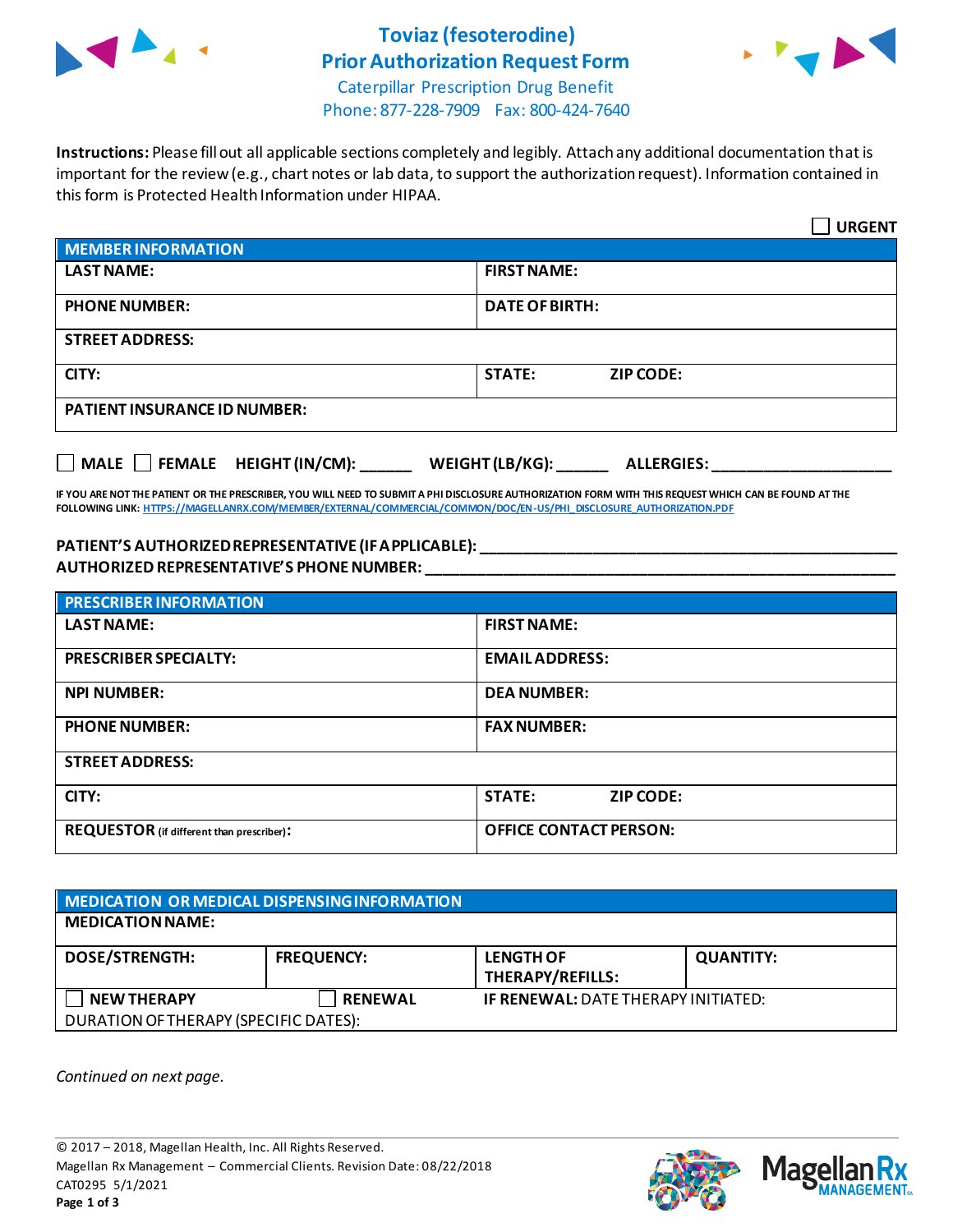

## **Toviaz(fesoterodine) Prior Authorization Request Form**



Caterpillar Prescription Drug Benefit Phone: 877-228-7909 Fax: 800-424-7640

| MEMBER'S LAST NAME: NAME AND A CONTROL CONTROL CONTROL CONTROL CONTROL CONTROL CONTROL CONTROL CONTR                                                                                                                                                                                                                                                                                                                                                                                                                            | MEMBER'S FIRST NAME:                                                                                                               |                                                       |  |  |
|---------------------------------------------------------------------------------------------------------------------------------------------------------------------------------------------------------------------------------------------------------------------------------------------------------------------------------------------------------------------------------------------------------------------------------------------------------------------------------------------------------------------------------|------------------------------------------------------------------------------------------------------------------------------------|-------------------------------------------------------|--|--|
|                                                                                                                                                                                                                                                                                                                                                                                                                                                                                                                                 | 1. HAS THE PATIENT TRIED ANY OTHER MEDICATIONS FOR THIS CONDITION?                                                                 | YES (if yes, complete below)<br><b>NO</b>             |  |  |
| <b>MEDICATION/THERAPY (SPECIFY</b><br>DRUG NAME AND DOSAGE):                                                                                                                                                                                                                                                                                                                                                                                                                                                                    | <b>DURATION OF THERAPY (SPECIFY</b><br>DATES):                                                                                     | <b>RESPONSE/REASON FOR</b><br><b>FAILURE/ALLERGY:</b> |  |  |
| <b>2. LIST DIAGNOSES:</b>                                                                                                                                                                                                                                                                                                                                                                                                                                                                                                       |                                                                                                                                    | <b>ICD-10:</b>                                        |  |  |
| □ Overactive Bladder<br>□ Other diagnosis: __________________________ICD-10____________________________                                                                                                                                                                                                                                                                                                                                                                                                                         |                                                                                                                                    |                                                       |  |  |
| PRIOR AUTHORIZATION.                                                                                                                                                                                                                                                                                                                                                                                                                                                                                                            | 3. REQUIRED CLINICAL INFORMATION: PLEASE PROVIDE ALL RELEVANT CLINICAL INFORMATION TO SUPPORT A                                    |                                                       |  |  |
| <b>Clinical Information:</b><br>Has the patient had a previous trial with generic oxybutyninIR/ER? $\Box$ Yes $\Box$ No Please submit documentation of dates of<br>trial.                                                                                                                                                                                                                                                                                                                                                       |                                                                                                                                    |                                                       |  |  |
| Has the patient had a previous trial with generic tolterodineIR/ER? $\Box$ Yes $\Box$ No Please submit documentation of dates of<br>trial.                                                                                                                                                                                                                                                                                                                                                                                      |                                                                                                                                    |                                                       |  |  |
| Has the patient had a previous trial with generic solifenacin? $\Box$ Yes $\Box$ No Please submit documentation of dates of trial.                                                                                                                                                                                                                                                                                                                                                                                              |                                                                                                                                    |                                                       |  |  |
|                                                                                                                                                                                                                                                                                                                                                                                                                                                                                                                                 | Has the patient had a previous trial with generic darifenacin? $\Box$ Yes $\Box$ No Please submit documentation of dates of trial. |                                                       |  |  |
| Has the patient had a previous trial with generic trospiumIR/ER? $\Box$ Yes $\Box$ No Please submit documentation of dates of<br>trial.                                                                                                                                                                                                                                                                                                                                                                                         |                                                                                                                                    |                                                       |  |  |
| Does the patient have a contraindication that precludes the use of oxybutynin, tolterodine, solifenacin, darifenacin,<br>AND trospium? $\Box$ Yes $\Box$ No Please submit documentation.                                                                                                                                                                                                                                                                                                                                        |                                                                                                                                    |                                                       |  |  |
| Are there any other comments, diagnoses, symptoms, medications tried or failed, and/or any other information the<br>physician feels is important to this review?                                                                                                                                                                                                                                                                                                                                                                |                                                                                                                                    |                                                       |  |  |
|                                                                                                                                                                                                                                                                                                                                                                                                                                                                                                                                 |                                                                                                                                    |                                                       |  |  |
| *Please note: Not all drugs/diagnoses are covered on all plans. This request may be denied unless all required<br>information is received.                                                                                                                                                                                                                                                                                                                                                                                      |                                                                                                                                    |                                                       |  |  |
| ATTESTATION: I attest the information provided is true and accurate to the best of my knowledge. I understand that<br>the Health Plan, insurer, Medical Group or its designees may perform a routine audit and request the medical<br>information necessary to verify the accuracy of the information reported on this form.                                                                                                                                                                                                    |                                                                                                                                    |                                                       |  |  |
|                                                                                                                                                                                                                                                                                                                                                                                                                                                                                                                                 | Prescriber Signature or Electronic I.D. Verification: __________________________                                                   | Date:                                                 |  |  |
| <b>CONFIDENTIALITY NOTICE:</b> The documents accompanying this transmission contain confidential health information that is legally privileged. If<br>you are not the intended recipient, you are hereby notified that any disclosure, copying, distribution, or action taken in re liance on the contents<br>of these documents is strictly prohibited. If you have received this information in error, please notify the sender immediately (via return FAX)<br>and arrange for the return or destruction of these documents. |                                                                                                                                    |                                                       |  |  |

© 2017 – 2018, Magellan Health, Inc. All Rights Reserved. Magellan Rx Management – Commercial Clients. Revision Date: 08/22/2018 CAT0295 5/1/2021



**Magel** 

**JANAGEMENT**<sub>SM</sub>